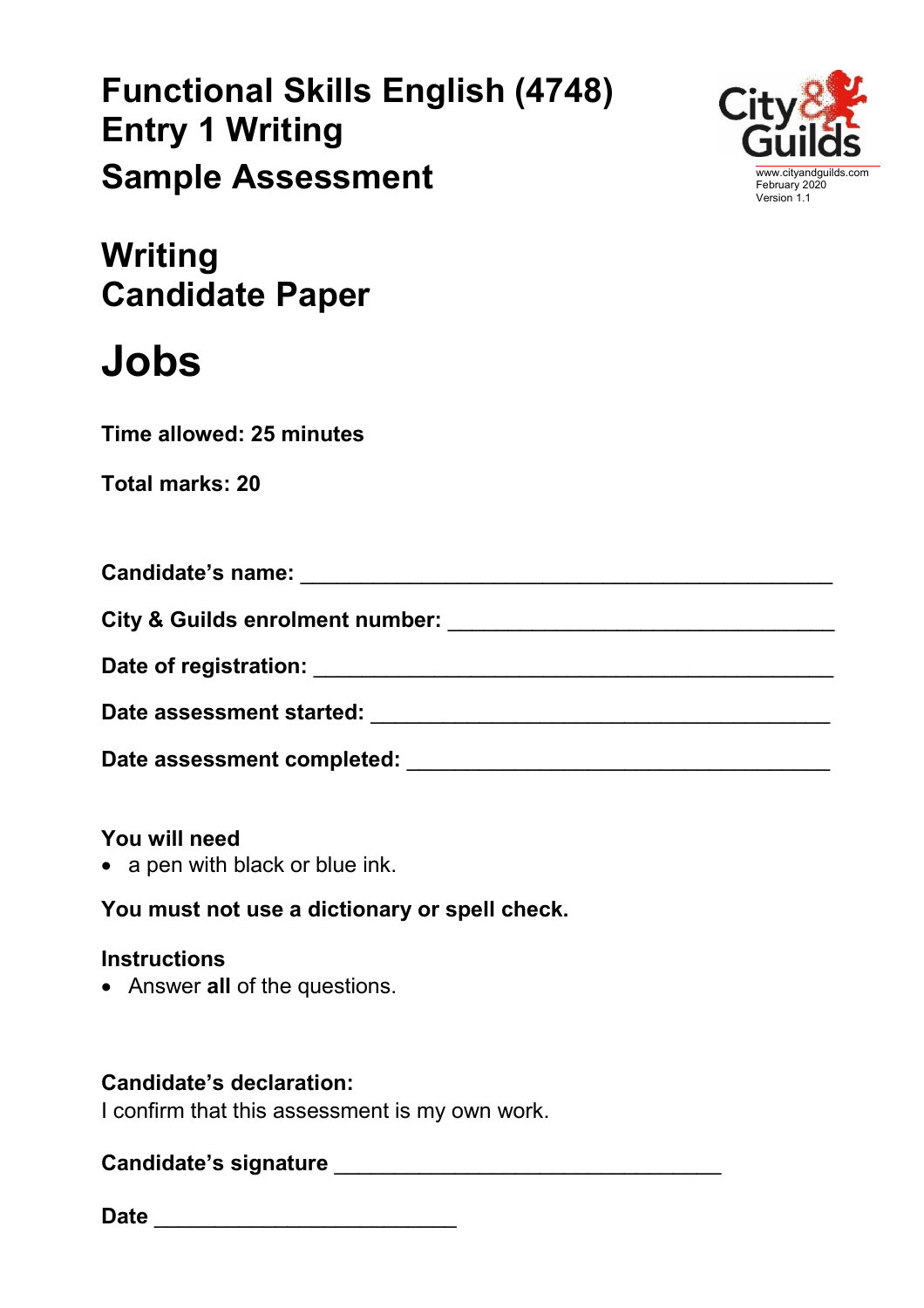## **Activity 1**

#### **Complete the task.**

Put the letters in alphabetical order. Use **lower case** letters.



 **\_\_\_\_\_ \_\_\_\_\_ \_\_\_\_\_ \_\_\_\_\_** 

Put the letters in alphabetical order. Use **upper case** letters.



#### **2 marks**

#### **Activity 2**

Correct the sentences. Use capital letters where they are missing.

\_\_\_\_\_\_\_\_\_\_\_\_\_\_\_\_\_\_\_\_\_\_\_\_\_\_\_\_\_\_\_\_\_\_\_\_\_\_\_\_\_\_\_\_\_\_

\_\_\_\_\_\_\_\_\_\_\_\_\_\_\_\_\_\_\_\_\_\_\_\_\_\_\_\_\_\_\_\_\_\_\_\_\_\_\_\_\_\_\_\_\_\_

Samira started a new job in leeds.

Alex and i work in a shop.

**2 marks**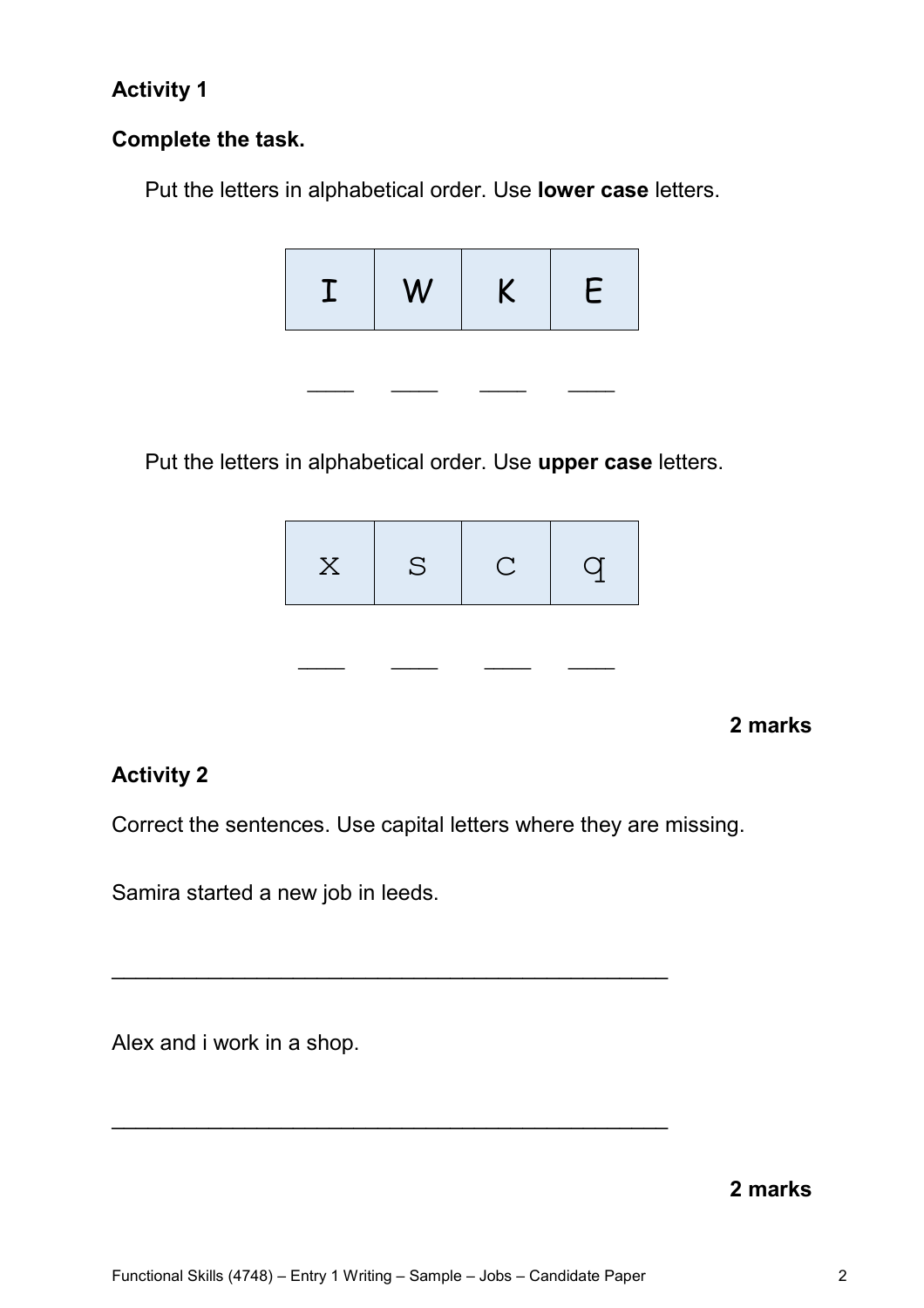## **Activity 3**

Write about jobs.

#### **Write in sentences. Use capital letters and full stops.**

Write about a job you like doing. Write about a job you do not like. Write about your teacher's job. Write about the best job in the world.

**7 marks**